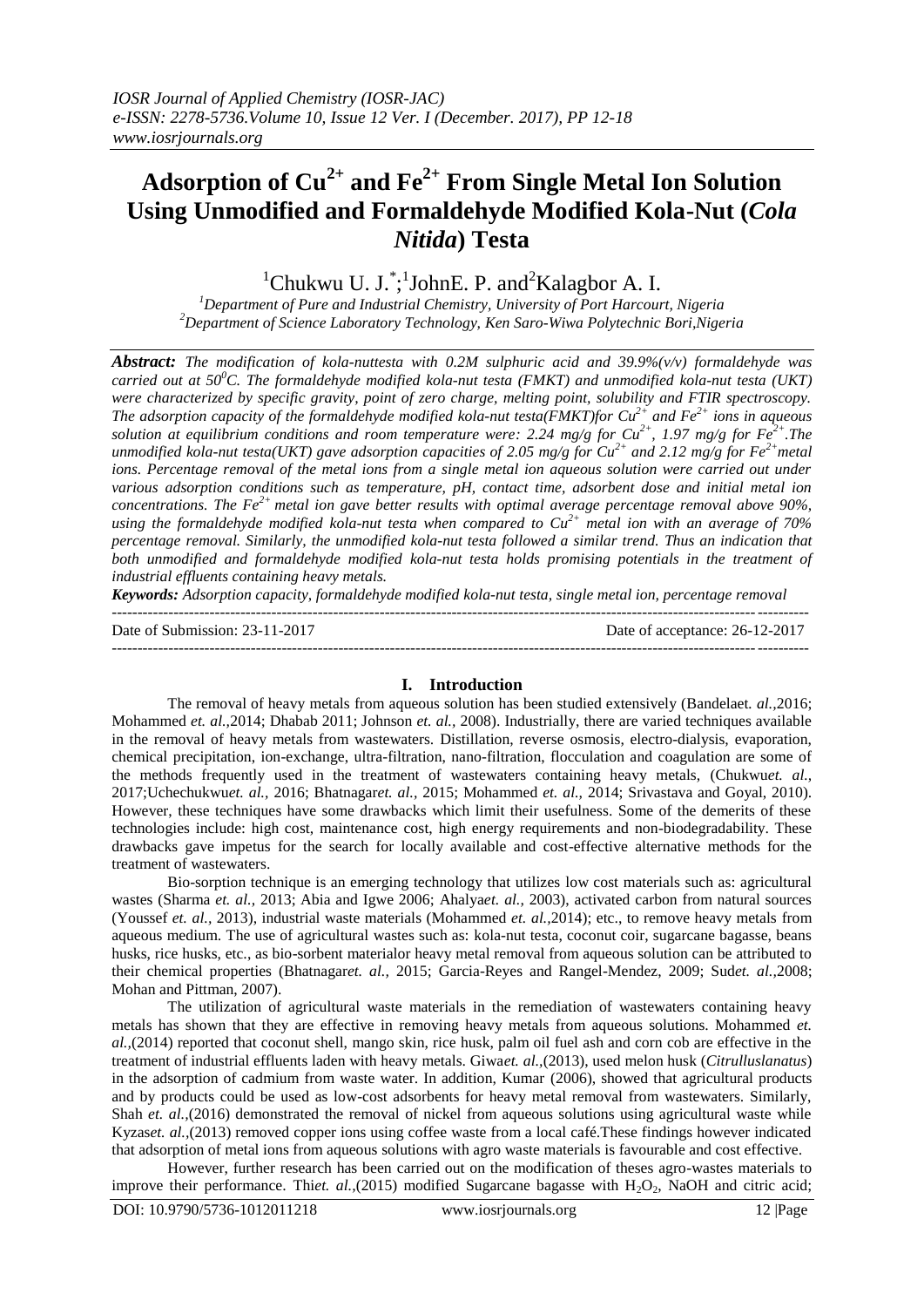from his findings the modified sugarcane bagasse exhibited the highest adsorption capacity. In their work, Chukwu*et. al.,*(2017) and Uchechukwu*et. al.,*(2016) demonstrated the removal of heavy metal ions in produced water using cation exchange resins from formaldehyde polymerized peanut testa (*Arachishypogaea L*) extract. Results obtained from their study showed that the modified resins compared favourably with commercial ion exchange resin (Bio-Rex 70).

In their review, Nilanjana*et al.,* (2008); reported that biosorption represented a biotechnological innovation which was cheaper for the treatment of aqueous solution contaminated with heavy metals. The emergence of this promising technique was due to the shortcomings of conventional methods of removing heavy metals from aqueous streams. It is hoped that bio-sorption will compete and eventually replace conventional methods when fully established in the nearest future. Hence, this study demonstrates the adsorption of  $Cu^{2+}$  and Fe2+ from single metal ion solution using unmodified and formaldehyde modified kola-nut (*cola nitida*) testa.

## **II. Experimental Materials And Methods**

#### **Sample Preparation and Extraction**

Kola-nut samples were obtained from Nkwo Market at Omuma Local Government Area in Rivers State, Nigeria. The samples were subsequently identified at the University of Port Harcourt Herbarium as *Cola nitida*. The kola-nuts were then hulled and the testa washed, sundried and sieved to 100μm particle size, this formed the unmodified kola-nut testa (UKT). Subsequent treatment with formaldehyde (CH<sub>2</sub>O) was done to give the formaldehyde modified kola-nut testa (FMKT). All reagents used were of analytical grade from BDH and used without further purification.

Extraction and modification procedure reported by Kumar *et. al.,* (2012) and Adediran*et. al.,* (2007) was adopted. Here, kola-nut testa (100g) of particle size 100μm was dissolved in a mixture of 400 ml formaldehyde (39% v/v)and 1600 ml of 0.2M  $H_2SO_4$ . The mixture was homogenised and heated at 50<sup>°</sup>C in a water bath for 120 minutes. Thereafter, the mixture was filtered and washed several times with deionised water until the pH of the filtrate became neutral. The formaldehyde modified kola-nut testa extract (FMKT) was ovendried at  $50^{\circ}$ C for 24 hours.

## **Characterization of FMKT and UKT**

The modified and unmodified kola-nut testa was characterized by the determination of their solubility, melting point, specific gravity, point of zero charge and functional groups.Solubility of FMKT and UKT in water, ethanol, acetone and n-hexane were determined by dissolving 1.000 gram each of the adsorbents (FMKT and UKT) in 100 ml of each of the aforementioned solvents. The mixture was gently swirled for 20 minutesat room temperature (RT) and observed for any dissolution.

The melting point of FMKT and UKT was determined by capillary tube experiment, while the specific gravity of the products was determined with the aid of a pycnometer. The pH at point of zero charge of the adsorbents was determinedaccording to previouslyreported method (Chukwu*et. al.,*2017 and Uchechukwu 2017)using a calibrated pH meter (Hanna pH meter model H12211). The functional groups present in FMKT and UKT were determined using Alpha FTIR spectrophotometer (model 12028429). All weight measurements were carried out using the Radwag Analytical Balance (model AS220/C/2).

## **Preparation of Metal Ion Solutions**

The metal ion concentration (100ppm) was prepared from each of the metal saltsby weighing appropriate masses  $(0.3174g)$  of  $CuSO<sub>4</sub>.5H<sub>2</sub>O$  and  $0.6448g$   $(NH<sub>4</sub>)SO<sub>4</sub>.FeO<sub>4</sub>.6H<sub>2</sub>O)$  into separate 1000ml volumetric flasks. Small quantity of deionised water was used to dissolve the metal salt which was gently swirled until the salt crystals dissolved. Deionised water was added to the solution in the flask to the scribed line. Each of the metal ion solution in the volumetric flask was labelled 100 ppm  $M^{2+}$  (M = Fe or Cu).

## **Adsorption Studies**

Adsorption studies of FMKT and UKT by the heavy metal ions  $Cu^{2+}$  and  $Fe^{2+}$  from aqueous solutions was studied under different equilibrium conditions (temperature, pH, contact time, initial metal ion concentration and adsorbent dose.

A 10 ppm of  $Fe^{2+}$  and  $Cu^{2+}$ solution was prepared by dilution of the stock solution. The pH of each metal stock solution was adjusted to 6.0 with either 0.1 M HCl or 0.03 M NaOH. Thereafter, 0.201 gram each of FMKT and UKT was then added to each of the metal ion solution and the mixture agitated for two hours at room temperature. The mixture was filtered afterwards and the residue dried in the oven at 80<sup>°</sup>Cwhile the final metal concentration in the filtrate was determined using an atomic absorption spectrophotometry (Bulk Scientific Model 210/211VGP). The amount of heavy metals adsorbed by FMKT and UKT was evaluated form the expression: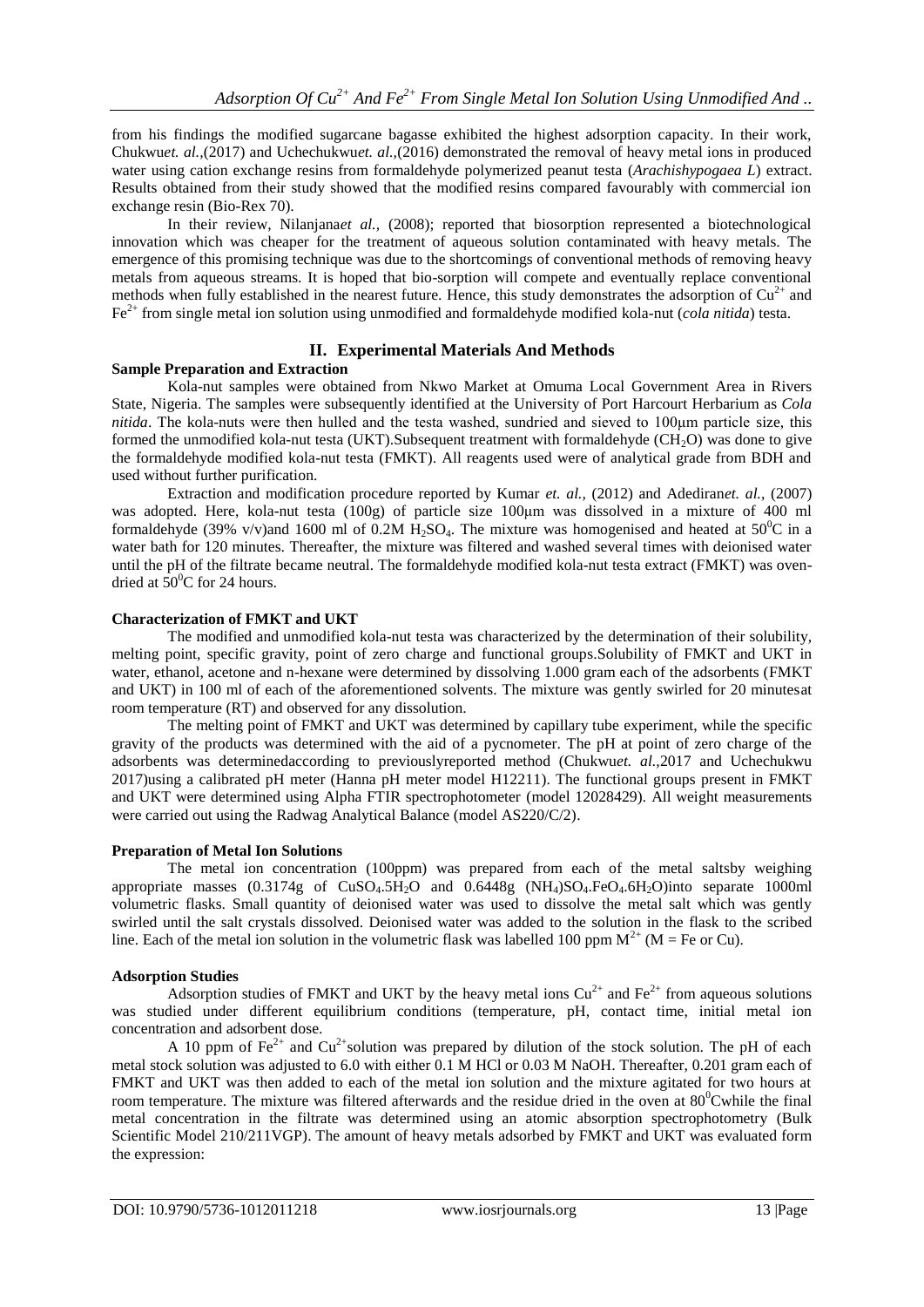$$
Qe = \left[\frac{Co - Ce}{m}\right] x V \dots \dots \dots 1
$$

Where *Qe* is the amount of metal ion removed from aqueous solution by the adsorbents (FMKT and UKT) at equilibrium in mg/g; *Co* and *Ce* are the initial and final equilibrium metal ion concentration of each metal ion solution respectively in ppm units, *m* is the mass of the adsorbents (FMKT and UKT) in grams and *V* is the volume of the solution in litres.

Effect of temperature on adsorption was carried out by adding a known concentration of the metal ions (5 ml of Fe<sup>2+</sup> and Cu<sup>2+</sup> stock solution was diluted to 50 ml) to 0.201 gram of FMKT and UKT at different temperatures (40.0 $^{\circ}$ C to 80.0 $^{\circ}$ C). The samples were agitated for two hours and transferred to a thermostat water bath pre-set at the respective temperature for 10 minutes. At each set temperature, the appropriate sample container was removed from the water bath and filtered,the residue oven-dried at  $80.0^{\circ}$ C while the metal ion concentration in the filtrate was determined usingAAS. The amount of heavy metals removed from aqueous solution by the adsorbents (FMKT and UKT) was calculated from the equation:

$$
Removal \% = \left[\frac{(Co - Ci)}{Co}\right] x 100 \dots \dots .2
$$

Where Removal (%) is the amount of heavy metals removed by the adsorbents (FMKT and UKT) at various temperatures in percentage, *Co* and *Ci* are the initial and final concentration of the metal ion solution.

The effect of pH on Adsorption was carried out between pH  $2.0 - 10.0$ . After varying the pH of each metal ion (10ppm of  $Fe^{2+}$  and  $Cu^{2+}$ )solution, 0.201 gram of the adsorbents (FMKT and UKT) was added to each of the metal ion solution. The mixture was equilibrated for 12 hours and filtered afterwards. The final metal concentration at each pH was determined from the calibration curve of the metal.

The contact time was varied from 20-60 minutes at room temperature and initial metal ion concentration of 10 ppm. A 50 ml of 10 ppm  $\text{Fe}^{2+}$  and  $\text{Cu}^{2+}$  solution was prepared for each of the metal ion solution. Similarly, 0.201gram of the adsorbents (FMKT and UKT) was added to each of the metal ion solution at different contact time.

The metal ion concentration was varied from 10-50 ppm. This was achieved by drawing 5 ml, 10 ml, 15 ml, 20 ml and 25 ml from each metal ion stock solution ( $Fe^{2+}$  and  $Cu^{2+}$ ) and made up to 50 ml with deionised water. A 0.201 gram of the adsorbent (FMKT and UKT) was added to each of the metal ion solution at the various concentration ranges. The mixture was agitated and allowed to equilibrate for one hour. After this time, the mixture was filtered, the residue dried and the final metal ion concentration determined from the calibration curve of the metal.

The effect of adsorbent dosage on the adsorption of the metal ion (Fe<sup>2+</sup> and Cu<sup>2+</sup>) unto the adsorbents (FMKT and UKT) was carried out as follows: 10 ppm of each metal ion solution (Fe<sup>2+</sup> and Cu<sup>2+</sup>) was prepared by appropriate dilution with deionised water. Various quantities of the adsorbents (FMKT and UKT) were added to each of the metal ion solution. The quantities of the adsorbents (FMKT and UKT) added ranges from 0.200-1.000 grams (i.e. 0.200, 0.400, 0.600, 0.800 and 1.000gram). The mixture was shaken for 30 minutes and filtered. The final metal ion concentration of the filtrate was determined in Buck Scientific Atomic Absorption Spectrophotometer from the calibration curve of the metal of interest.

#### **III. Results And Discussion**

Results for the adsorption of  $Cu^{2+}$  and  $Fe^{2+}$  from a single metal ion solution using unmodified kola-nut testa (UKT) and formaldehyde modified kola-nut testa (FMKT) showed that both UKT and FMKT are sparingly soluble in water, ethanol and acetone but insoluble in hexane and benzene. This indicates that they contain substances that arepolar and are able to associate with polar solvents through hydrogen bonding. The incomplete solubility of the adsorbents (UKT and FMKT) in polar solvents indicates that they contain substances of different molecular weight and the high molecular weight substances were probably responsible for their partial solubility in water, ethanol and acetone. The obvious high value of specific gravity for FMKT (1.264) when compared to that of the unmodified testa (0.742) can be attributed to the presence of formaldehyde as a modifying agent.

Other characterization studies such as pH at point of zero charge, melting point and FTIR were found to be in conformity with the report by Nwafor(2017). Figure 1 presents the pH at point of zero charge for the adsorbents. FMKT occurred at pH 4.0 and 13.8; while UKT occurred at pH 8.5 and 13.8. The indication of this finding is that at these pH values, the surface charge distributions on the adsorbents were generally neutral. The point at which the line crosses the initial pH (pHi) axis at  $\Delta pH = 0$  was chosen as the point of zero charge for the adsorbents as reported by Cardenas-Peña *et.al.,*(2012).

The adsorption capacity of the adsorbents (UKT and FMKT) for each of the metal ion in aqueous solution was carried out at room temperature and pH 6.0 to get 2.24 mg/g for  $Cu^{2+}$  and 1.97 mg/g Fe<sup>2+</sup>for FMKT while UKT was 2.05 mg/g for Cu<sup>2+</sup> and 2.12 mg/g for Fe<sup>2+</sup>.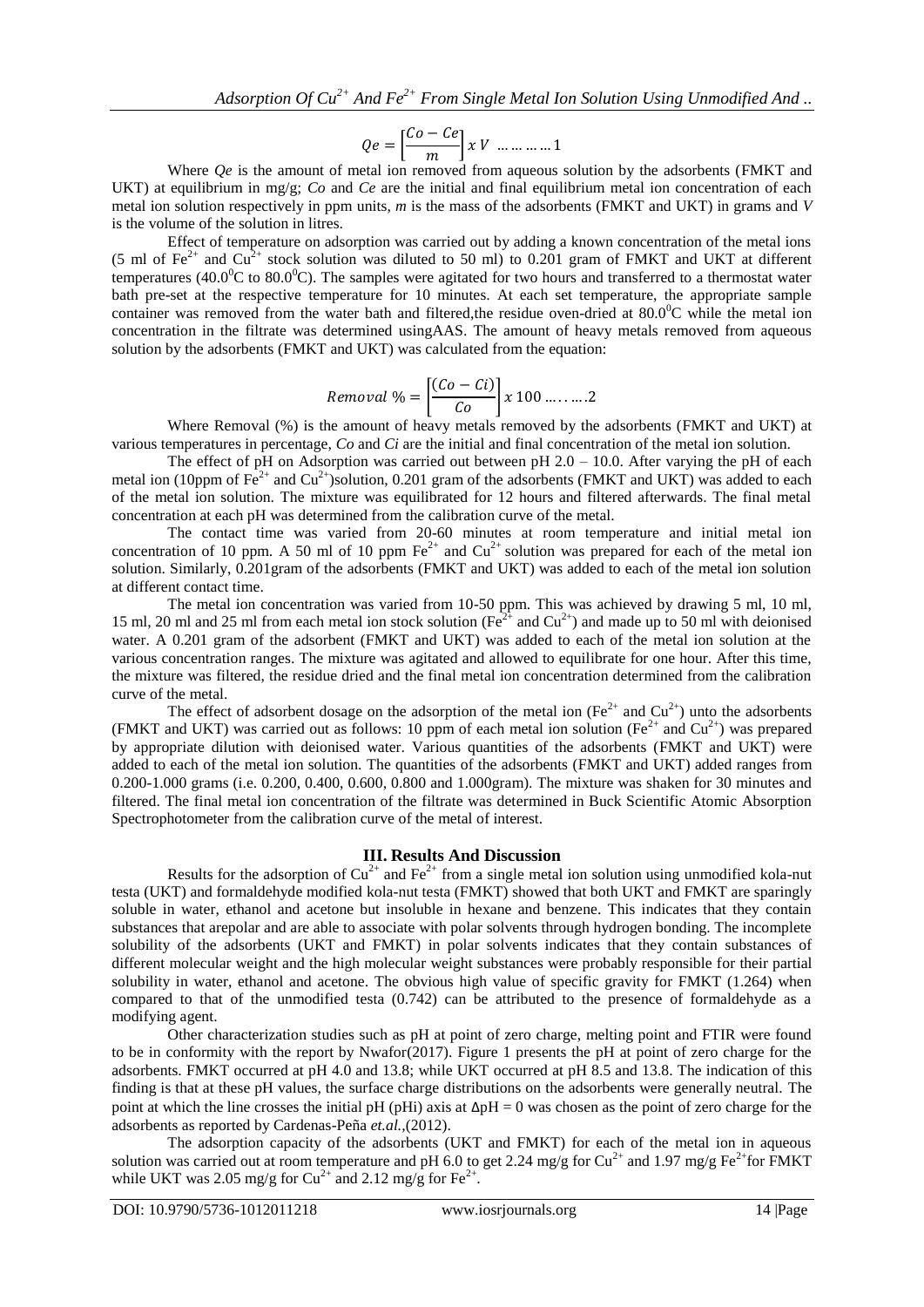Furthermore, adsorption studies for the two metal ions  $(Cu^{2+}$  and  $Fe^{2+})$  were carried out at various conditions ranging from changes in pH, temperature, initial metal ion concentrations, contact time and adsorbent dose. Figure 2 presents the percentage removal of  $Cu^{2+}$  and  $Fe^{2+}$  from aqueous solution by UKT and FMKT at different temperatures. The results revealed that the metal ion  $Fe^{2+}$ had a higher percentage removal of 85%-95% by both formaldehyde modified (FMKT) and unmodified (UKT) adsorbentwhen compared to  $Cu^{2+}$ with average percentage removal of 50% to 75%. The high percentage removal of  $Fe^{2+}$  by the adsorbentcan be attributed to its relatively small ionic radius  $(0.61\text{\AA})$  when compared to that of Cu<sup>2+</sup>  $(0.73\text{\AA})$  (Lee 1996). Optimum percentage removalof 94% was recorded for  $Fe^{2+}$  throughout the temperature range of study (40<sup>0</sup>C to  $80^{\circ}$ C) using formaldehyde modified adsorbent (FMKT) while  $Cu^{2+}$  recorded 79% at 50<sup>°</sup>C for the same adsorbent FMKT. Additionally; the formaldehyde modified adsorbent had a higher percentage removal than the unmodified adsorbent similar results had been reported by Adediran*et. al.,*(2007) in their work on adsorption of Pb, Cd, Zn, Cu and Hg ions on Formaldehyde and Pyridine Modified Bean Husks..

From figure 3, pH greatly influenced the percentage removal of  $Fe^{2+}$  and  $Cu^{2+}$ metal ions from the aqueous solution. As much as  $96\%$  of  $Cu^{2+}$  was removed from the aqueous solution at pH 8.0 by FMKT while 95% of  $Fe^{2+}$  was removed from the aqueous solution at pH 4.0 by FMKT. Increase in pH resulted to the gradual decrease in percentage removal of  $\text{Fe}^{2+}$  metal ion and an increase in the percentage removal of  $\text{Cu}^{2+}$  metal ion. Similar observation was made for the unmodified adsorbent UKT, where 81.6% of  $Cu^{2+}$  and 87.9% of Fe<sup>2+</sup> were removed from the aqueoussolution at pH 4.0 and 6.0 respectively. These finding indicated that the metal ions  $Fe<sup>2+</sup>$  and Cu<sup>2+</sup>were favourably removed from aqueous solutions within the low pH range of 4.0 and 6.0.

The amount of  $\text{Fe}^{2+}$  and  $\text{Cu}^{2+}$  removed from the aqueous solution by the adsorbents at various contact time of 20mins to 100mins isshown in figure4. As usual, percentage removal of the metal ions (Fe<sup>2+</sup> and Cu<sup>2+</sup>) wasrelatively higher in the presence of the adsorbent FMKT when compared to the unmodified adsorbent UKT.Generally, percentage removal of the metal ions was quantitative all through the contact time of study in both adsorbents.

The effect of initial metal ion concentration on the percentage removal of the metal ions (Fe<sup>2+</sup>and Cu<sup>2+</sup>) was very distinct as presented in figure 5.0. Both the unmodified (UKT) and formaldehyde modified adsorbents (FMKT) optimally removed 95.97% and 96.98% of  $Fe^{2+}$ respectively at 20mg/L to 50mg/L metal ion from the aqueous solution. Conversely, percentage removal of  $Cu^{2+}$  metal ion was 57.80% at 20mg/L for the adsorbent FMKT and 43.43% at 40mg/L for UKT. This further consolidates the fact that adsorption of  $Fe^{2+}$  onto the adsorbents UKT and FMKT is more favourable than the metal ion  $Cu^{2+}$ . Again, the formaldehyde modified adsorbent (FMKT) gave higher and relatively optimum percentage removal when compared to the unmodified adsorbent (UKT). This same trend has been recurrent in the study so far.

Figure 6 presents the effect of adsorbents dosage on the percentage removal of the metal ions  $Fe^{2+}$  and  $Cu<sup>2+</sup>$ . Only 0.200 gram of UKT and FMKT was needed to remove over 90% of Fe<sup>2+</sup> from aqueous solution as shown in the plots. Increase in adsorbent dosage of FMKT gave a corresponding slight decrease in the amount of the metal ion Fe<sup>2+</sup> removed from the aqueous solution. Adsorption of  $Cu^{2+}$  metal ion followed a different trend. In the presence of the unmodified adsorbent (UKT) only 0.200grams was required to achieve over 90% metal ion removal and thereafter decreased with a corresponding increase in adsorbent dosage. However, in the presence of the formaldehyde modified adsorbent (FMKT), increase in adsorbent dose gave a corresponding increase in percentage metal ion removal from 0.200grams to 0.800grams before decreasing drastically when 1.000g was introduced. Optimal percentage removal of 92% was obtained using 0.800gram adsorbent (FMKT) dose. This trend was completely opposite when the unmodified adsorbent was used.

## **IV. Conclusion**

Kola-nut testa as agro waste has been successfully modified using 0.2M sulphuric acid and 39.9% (v/v) formaldehyde at  $50^{\circ}$ C. The formaldehyde modified kola-nut testa (FMKT) and unmodified kola-nut testa (UKT) were equally characterized and further used for adsorption studies in the removal of  $Cu^{2+}$  and  $Fe^{2+}$  ions in aqueous solution. Adsorption capacity of the formaldehyde modified kola-nut testa (FMKT) for Cu<sup>2+</sup> and Fe<sup>2+</sup> ions in aqueous solution at equilibrium conditions and room temperature were: 2.24 mg/g for Cu<sup>2+</sup>, 1.97 mg/g for Fe<sup>2+</sup>. The unmodified kola-nut testa (UKT) gave adsorption capacities of 2.05 mg/g for Cu<sup>2+</sup> and 2.12 mg/g for  $Fe<sup>2+</sup>$  metal ions. Percentage removal of the metal ions from a single metal ion aqueous solution showed that  $Fe<sup>2+</sup>$  metal ion gave better results with optimal average percentage removal above 90%, using the formaldehyde modified kola-nut testa when compared to  $Cu^{2+}$  metal ion with an average of 70% percentage removal. This could be attributed to the relatively small ionic radii of  $Fe^{2+}$  when compared to the ionic radii of  $Cu^{2+}$ . Similarly, the unmodified kola-nut testa followed a similar trend. Thus Formaldehyde modified kola-nut testa and unmodified kola-nut testa has proven to be good and alternative source for the remediation of industrial effluents containing these heavy metals.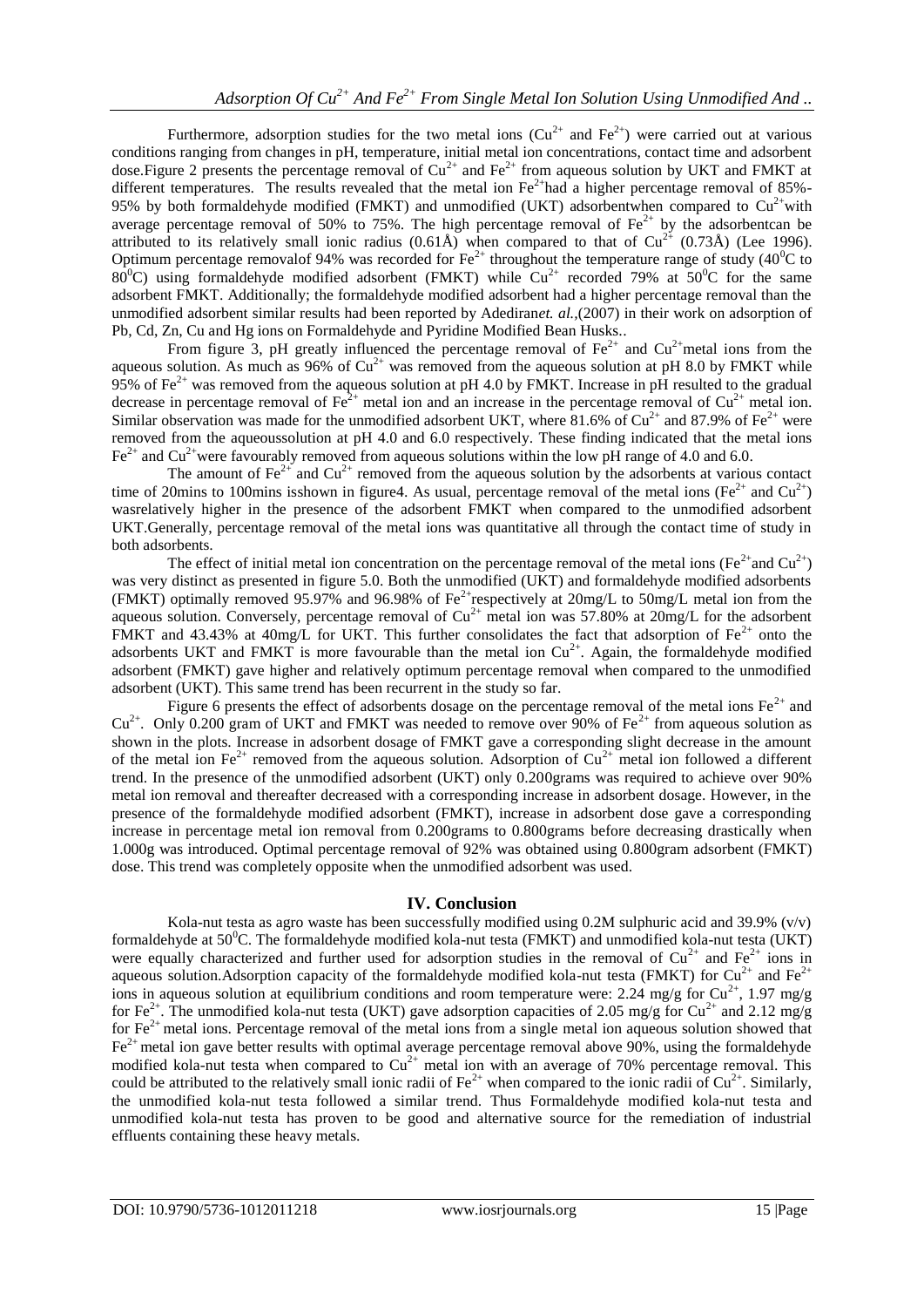#### **References**

- [1] . Abia, A. A. andIgwe, J. C. (2006).A Bioseparation Process for Removing Heavy Metals from Waste Water Using Biosorbents.*African Journal of Biotechnology* Vol. 5 (12), 1167-1179.
- [2] . Adediran, G. O, Tella A. C. and Mohammed H. A. (2007).Adsorption of Pb, Cd, Zn, Cu and Hg ions on Formaldehyde and Pyridine Modified Bean Husks.*J. Appl. Sci. Environ. Manage.* Vol. 11 (2), 153-158.
- [3] . Ahalya N., Ramachandra T. V. andKanamadi R. (2003). D. Biosorption of Heavy Metals. *Research Journal of Chemistry and Environment* Vol. 7 (4), 71-79.
- [4] . Bandela N. N., Babrekar M. G., Jogdand O. K., andGeetanjali K. (2016). Removal of Copper from Aqueous Solution using Local Agricultural Wastes as Low cost Adsorbent. *J. Mater. Environ. Sci.* Vol.7 (6), 1972-1978.
- [5] . Bhatnagar, A., Sillanpää, M. andWitek-Krowiak, A. (2015). Agricultural Waste Peels as Versatile Biomass for Water Purification-A Review. *Chemical Engineering Journal* Vol. 270; 244-271.
- [6] . Cardenas-Peña, M. Arlette, J. G. and Ibanez, R. V. (2012). Determination of the Point of Zero Charge for Electrocoagulation Precipitates from an Iron Anode. *Int. J. Electrochem. Sci*Vol.7; 6142-6153.
- [7] . Chukwu, U.J., Uchechukwu, T.O. and Akaranta, O. (2017) Synthesis of new cation exchanger resins from chemically modified peanut (Arachishypogaea L.) testa extract. *International Journal of Scientific & Engineering Research* Vol. 8 (3), 523 – 529.
- [8] . Dhabab M. J. (2011). Removal of some heavy metal ions from their aqueous solutions by Duckweed.*Journal of toxicology and environmental Health services* Vol. 3(6), 164- 170.
- [9] . Garcia-Reyes, B. R. and Rangel-Mendez, R. J (2009).Contribution of agro-waste material main components (Hemi-celluloses, Cellulose and Lignin) to the removal of chromium (III) from aqueous solution*. Journal of chemical technology and biotechnology* Vol. 84 (10), 1533-1538.
- [10] . Giwa, A.A., Bello, I.A., Oladipo, M.A., and Adeoye, D.O. (2013).Removal of Cadmium from wastewater by adsorption using the Husk of melon (Citrulluslanatus) seed.*International journal of basic and applied science* Vol. 2(1), 110-123.
- [11] . Johnson A. T., Niveta J., Joshi H. C and Shiv P. (2008). Agricultural and agro-processing wastes as low cost adsorbents for metal removal from waste water: A review. *Journal of scientific and industrial research* Vol. 67; 647-658
- [12] . Kumar, R., Sangeeta O. and Sharma A. (2012) Biosorption of heavy metal ions by using modified waste tree bark materials. *International Journal of Environmental Sciences*Vol.3(1), 720-726.
- [13] . Kumar, U. (2006). Agricultural Products and By-Products as a Low Cost Adsorbent for Heavy Metal Removal from Water and Wastewater: A Review. *Scientific Research and Essay*Vol. 1 (2), 033-037.
- [14] . Kyzas, G.Z., Bikiaris, D.N., Kostoglou, M.andLazaridis, N.K. (2013). Copper removal from aqueous systems with coffee wastes as low cost materials. E3S web of conferences 1, 25004.
- [15] . Lee J.D.(1999).Concise Inorganic Chemistry 5<sup>th</sup> ed. Wiley-Blackwell Science Ltd. London.
- [16] . Mohammed M.A., Shitu A., Tadda M.A.andNgabura M. (2014). Utilization of various agricultural waste materials in the treatment of industrial wastewater containing heavy metals: A review int. *Res J. of Environment Sci.*Vol 3(3), 62-71
- [17] . Mohan, D. and Pittman C. V. Jr. (2007).Arsenic Removal from Water/Wastewater using Adsorbents A Critical Review.*Journal of Hazardous Materials.* Vol. 142 (1-2), 1-53.
- [18] . NilanjanaD.Vimala.R. and Karthika P. (2008).Biosorption of heavy metals: an overview. *Indian Journal of Biotechnology*Vol 7; 159-169
- [19] . Nwafor O.S. 2017 Adsorption of Some Heavy Metals from Aqueous Solution Using Unmodified and Modified Kola-nut (*Cola Nitida*) Testa.*M.Sc*Thesis submitted to Department of Pure and Industrial Chemistry Department, University of Port Harcourt Nigeria.
- [20] . Shah, J., Kumar,S., Sharma, S., Sharma, R andSharmaR. (2016). Removal of Nickel from aqueous solution by using low cost adsorbents: A review. *International journal of scientific engineering and applied science.* Vol. 2(7), 48-73
- [21] . Sharma K.P., Sohail A. and Chandra N. (2013). Agro and horticultural wastes as low cost adsorbents for removal of heavy metal from wastewater: A review. *International referred Journal of Engineering and science.* Vol. 2 (8), 18-27
- [22] . Srivastava, S. and Goyal, P. (2010). Novel Biomaterials: Decontamination of Heavy Metals from Wastewater. Springer-Verlag Berlin Heidelberg. ISBN 978-3-642-11328-4
- [23] . Sud D., Mahajan G.andKaur M.P. (2008).Agricultural waste material as potential adsorbent for sequestering heavy metal ions from aqueous solutions.AReview.*Bioresource Technology*. 99(14) 6017-6027
- [24] . Thi, T.P., Minh, T. H., Manh, k. N., Thanh H.D., Phuong L.H. and Bart V.B. (2015) Evaluation of chemical modified sugarcane bagasse for cadmium removal in aqueous environment. *International Proceedings of Chemical, Biological and Environmental Engineering.* Vol. 88(2), 6-10
- [25] . Uchechukwu, T. O;Akaranta, O; Chukwu, U. J; Okike, N. E and Abayeh O. J. *(2016)* Binding Of Heavy Metal Ions In Hydrocarbon Produced Water By Phosphorus Oxychloride Modified Peanut (*ArachisHypogaea L*.) TestaExtract*Journal of Chem. Soc. Nigeria,*  Vol. 41(2), 123-129.
- [26] . Uchechukwu, T. O. (2017). Cation Exchange Properties of Chemically Modified Peanut Testa (Arachishypogaeal) Extract for the Treatment of Waste Water. Ph.D Thesis submitted to Chemistry Department, University of Port Harcourt Nigeria.
- [27] . Youssef, A.M., Dawy, B. M., Akland, A. M.andAbou-Elanwar, M. A. (2013). EDTA Versus Nitric Acid Modified Activated Carbon for Adsorption Studies of Lead(II) from Aqueous Solutions. *Journal of Applied Sciences Research,*Vol. 9(1),897-912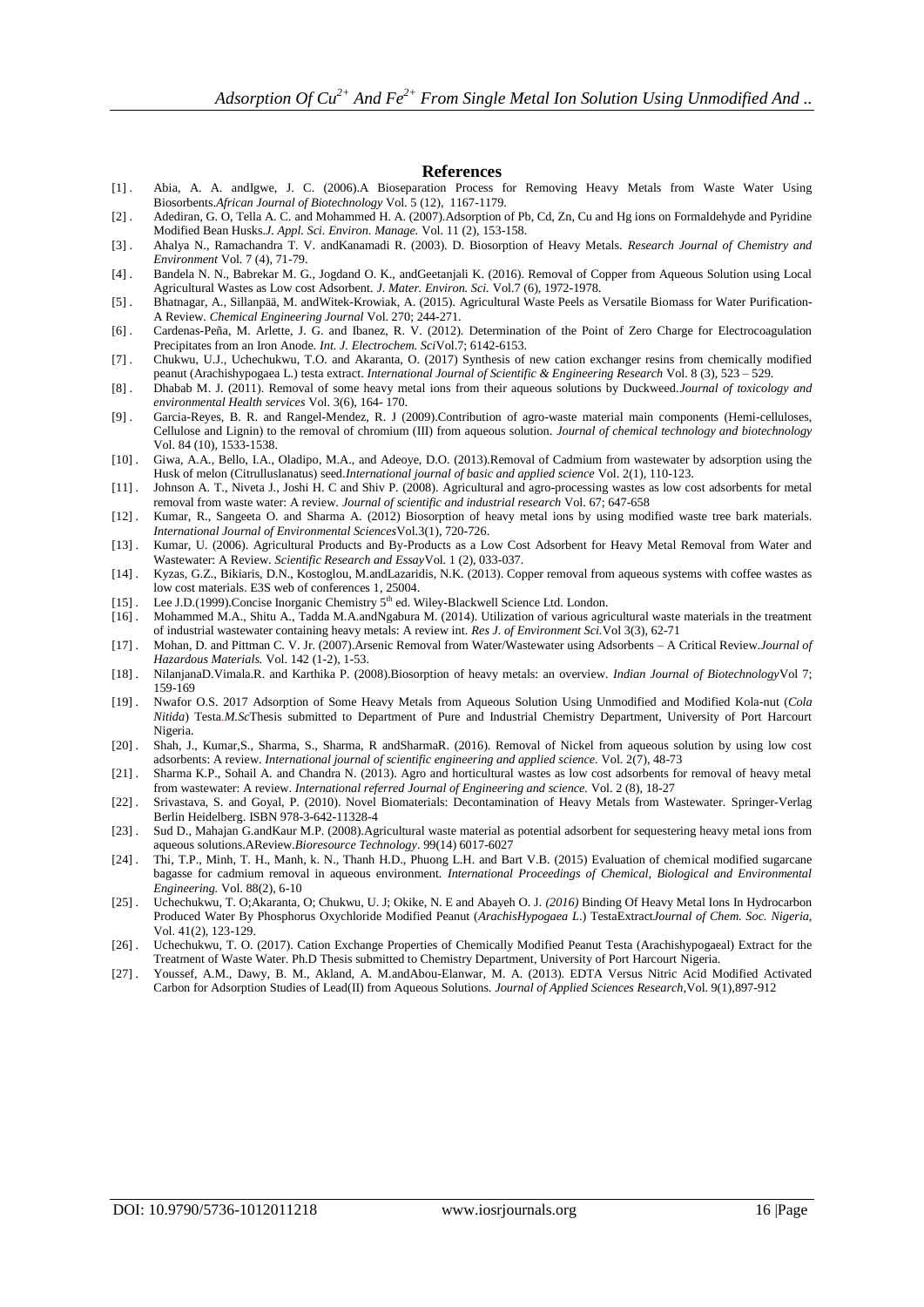





**Figure 2:** Effect of Temperature on the Adsorption of Heavy Metals by UKT and FMKT.



**Figure 3:** Effect of pH on adsorption of heavy metals by UKT and FMKT.